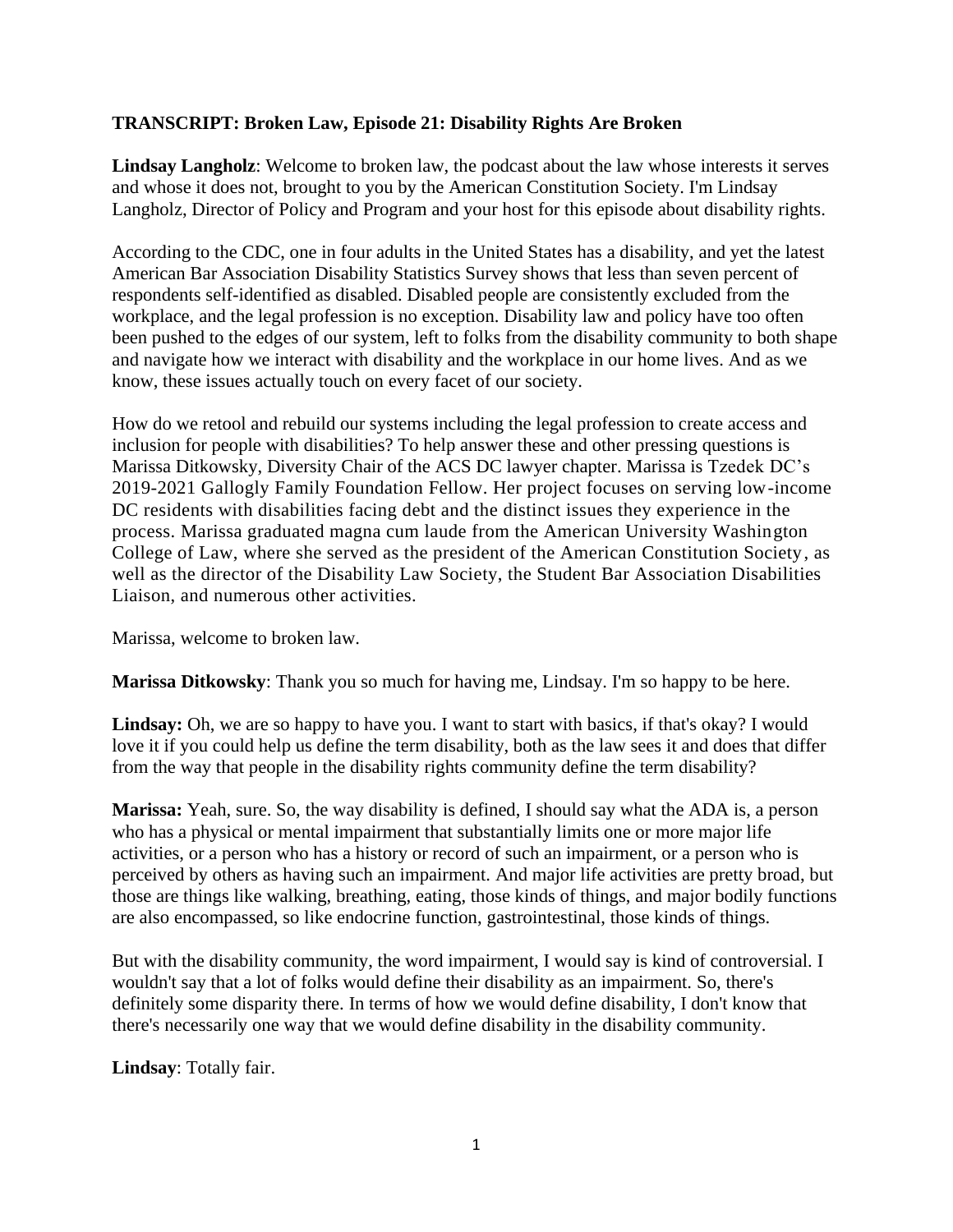**Marissa**: There's always, if you ask six different people, you'll get six different definitions of disability. But I would definitely say that impairment is probably not necessarily gonna be in that definition.

And I would also say that physical and mental is probably a little bit too narrow. You have communication, you have neuroatypicality. I mean, you have all these different things, you have sensory. You have all these different things that I think, the ADA certainly encompasses those things of course, but I think folks would probably be a little bit more specific in the way they define disability, for sure.

**Lindsay**: And the ADA, just for folks who may not be as familiar, is the Americans with Disabilities Act. Would you mind just kind of giving a brief overview of what's in that law and how it frames the conversation?

**Marissa:** Yeah, of course. So, the Americans with Disabilities Act was the first piece of federal legislation that broadly prohibited disability discrimination in the private sphere, and it does so in the employment space and in public accommodations, and it also prohibits discrimination by government entities as well, and that's in Title II.

Before the ADA, you only really had the Rehabilitation Act of 1973 and that prohibited discrimination by anyone that received federal funds, and that's Section 504 of that Act, which many folks may have heard of. The ADA, you also have Title IV, and that deals with relay services and telecommunications. And you also have Title V that deals with miscellaneous provisions and things like that. But, most of the time with the ADA, in terms of discrimination issues, you're dealing with Title I with employment, Title II with public services, and you're dealing with Title III with public accommodations.

**Lindsay**: Got it? And would you consider the ADA to be something that creates a ceiling for basic disability rights or is it more of a floor? What function is it serving in terms of creating that access and that space?

**Marissa:** Yeah, so what we tend to say a lot is the ADA should be viewed as the floor and not the ceiling. A lot of folks will sort of use the ADA as a reason to deny folks basic accommodations, because they'll say, "Well, this is all the ADA requires me to do." But that's not the way it should be. We should be trying to go beyond the ADA. We should be giving folks what they require to access basic things.

**Lindsay**: I'm wondering what that might look like. Oftentimes our conception of disability rights law is pretty limited by or at least defined by these federal statutes. Should we broaden that conception and how could we go about doing that?

**Marissa:** Yeah, so I mean, I think these federal statutes, they leave out a number of disabilities, including substance use disorders by definition. It also has severely inadequate protections for disabled people of color, and other multipli-marginalized disabled folks. In our lives, every issue is a disability issue. It isn't just the issue stereotypically seen as a disability rights problem. It's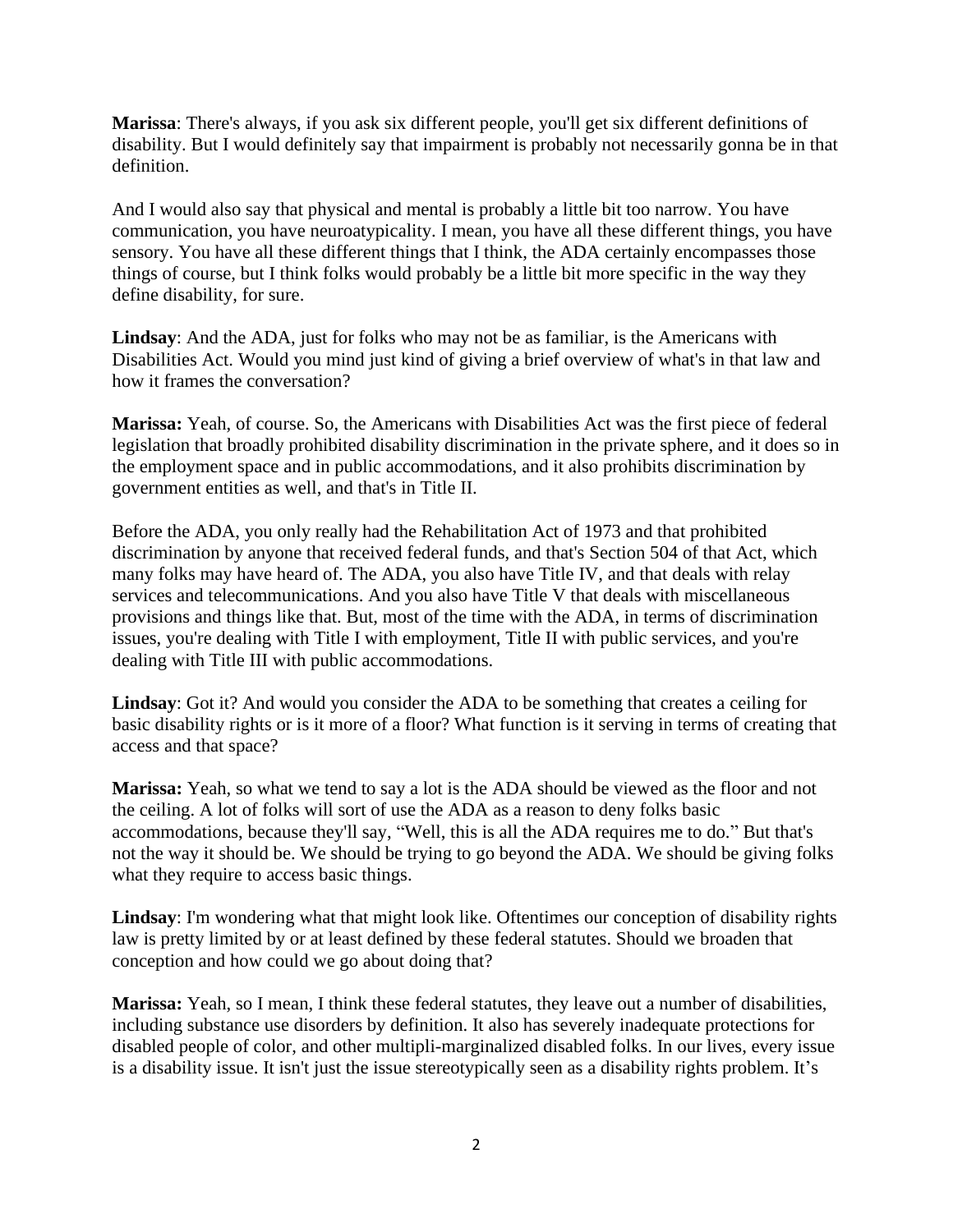health care. It's housing. It's education. It's employment. It's public benefits. It's everything. And it's hard to separate. The law in all of these areas falls short.

So, the focus of this podcast, it's broken law, and the law is broken. And that's where I sort of see disability justice often comes in for me. And disability justice acknowledges that the law is limited, and there are mechanisms for effecting change beyond the law. It also acknowledges that these mechanisms are often upheld and created to be exclusionary by their legacies of white supremacy and other forms of oppression. So disability justice focuses on the intersections of identities as well, and it highlights the experiences of disabled people of color, queer disabled folks, and other multipli-marginalized disabled folks. So, it also focuses on not just the law, but on organizing and on other ways of effecting change.

But, you know, in addition to that, we also have state laws. We have other laws that might come into effect where federal statutes kind of fail us. But I think, I think it's just hard, right? It's just hard to sort of get support for any federal law that would really broaden any of these things. And at this point, the ADA itself is under attack. You have bills that are trying to weaken the ADA by requiring notice requirements. I think at this point you've had, you know, 31 years of notice, I feel like that's enough notice.

**Lindsay**: When you say notice, notice to whom and by whom? What is the notice being created?

**Marissa**: So, the notice requirements are for someone who is going to file a lawsuit. So, and that would be to someone who's violating the ADA. So, for example, I go to a business, and you have something that's an inaccessible, like you have stairs or something, and you're a public accommodation, and I can't access your public accommodation for some reason, and that's illegal. So, I have to give you notice before and time to cure before I actually go ahead and sue under these bills. So, that would be extremely limiting for people to actually try to fix these problems. And you know, like I said, it's been 31 years at this point. The ADA was passed in 1990. So, it's just very disappointing.

**Lindsay**: And practically what that might look like is, okay, you serve notice, in the meantime, you're completely shut out of being able to access that building or that facility. How much time does it usually take for them to then have at least a cure period?

**Marissa**: I don't recall exactly how long in the bill they wanted to give them.

**Lindsay**: But longer than like an hour, right?

**Marissa:** Exactly.

**Lindsay**: They are given a while to go through this cure process. And so, in that entire time, folks who are unable to access that building or that establishment are completely shut out, is what you're saying?

**Marissa**: Right, yes. And, you know, the reality is they'd probably be shut out during the period of litigation either way, so it's just even longer.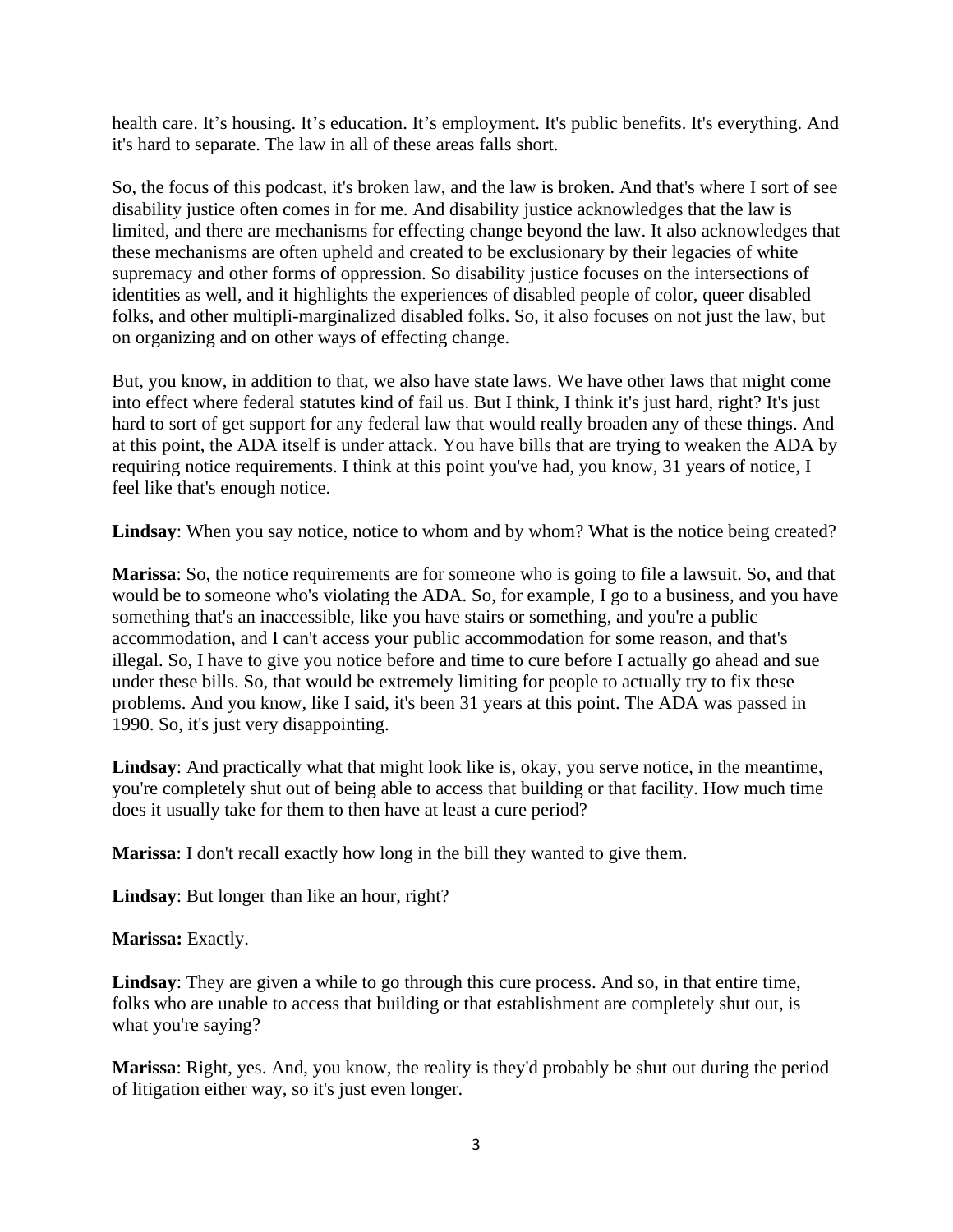**Lindsay**: This is something we've seen pop up recently in a couple different areas also. In the voting rights space, there are certain secretaries of state and local officials who use the ADA almost as a shield to deny people ability to get in and then also, you know, we're seeing the ADA thrown around as an excuse not to get vaccinated. And so, I'm wondering, as these amendments are popping up, are they coming from a place of just trying to completely gut the floor that is the ADA, or is there motivation behind these misappropriating of the ADA itself?

**Marissa**: So, the motivation is because of a number of folks who are filing basically serial lawsuits. So, there are folks who are kind of filing hundreds of lawsuits. And they're concerned about those folks, even though it's literally a fraction of people, and it's basically the same lawyers who are doing it and the same people who are doing it. So, they're basically worried about a handful of people who may be abusing the system at the expense of how many hundreds of thousands of other people who require the protections of the law. And the reality is, there's actually a piece that was written by Jasmine Harris and some of her colleagues about the myth of the abuse of the ADA, and I definitely recommend folks read that. But, it's really problematic, and the real fix should be, for frivolous lawsuits, punishing those attorneys and sanctions on those attorneys. It's not taking away protections from people who need them that should exist. It just seems very problematic. There's just no reason for it.

**Lindsay**: We've mentioned courts, and we are the American Constitution Society, so it behooves me to ask you, often these laws are interpreted by the judiciary, and they can kind of give shape to some of these large statutes. How have our courts shaped disability rights through the ADA and other statutes, and how do you see that going?

**Marissa**: So, there are a couple of things. Actually, the last time the ADA was amended was back in 2008, the ADA Amendments Act (ADAAA). And those amendments were actually prompted because of a slew of awful Supreme Court decisions that severely narrowed the definition of what a person with a disability is. And that includes *Sutton v. United Airlines* and *Toyota Motor Manufacturing, Kentucky v. Kathy Williams*. These cases are all specifically named in the ADAAA, in the purpose of the act as why this act was passed. So we couldn't even get to the issue of whether there was discrimination because the fight was just about whether the person was disabled, whether they were even entitled to the protections of the law itself.

And so then you have the issue of, you know, to access accommodations, they must be "reasonable," and they must not place an "undue burden" on covered entities. And those phrases are extremely vague and ripe for court interpretation. And one judge could easily interpret something as reasonable while another does not. And that's exactly what happens, consistently. Judges may not be educated on disability issues or understand why a certain accommodation is necessary or reasonable. It happens all the time.

And right now, you have a circuit split in determining what's considered a covered public accommodation, particularly when it comes to websites and digital spaces. Some circuits are more lenient than others as to what kinds of websites and digital spaces they'll consider a public accommodation that's covered. So, a covered public accommodation would have to be accessible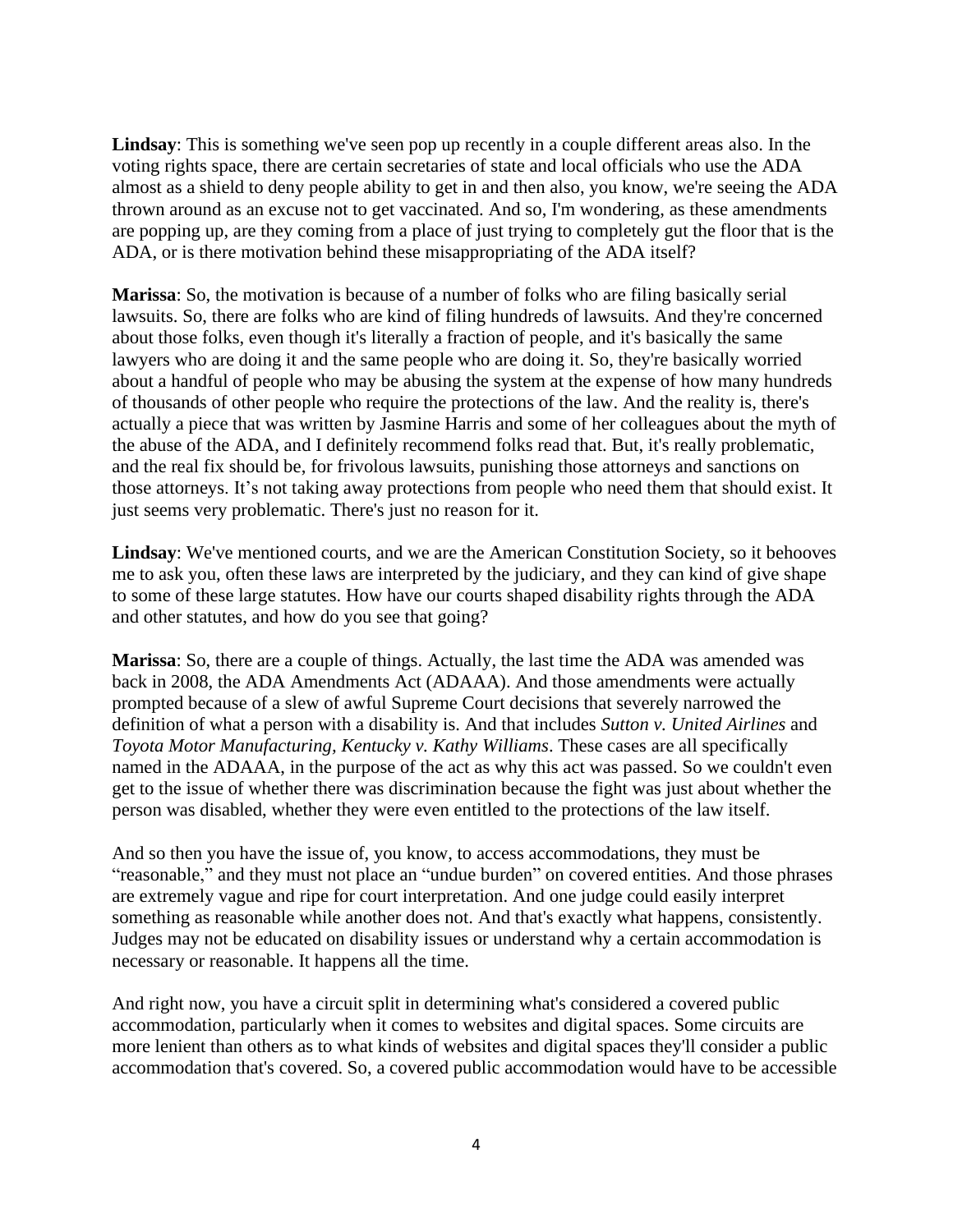to disabled folks. So, if it's not covered, then it doesn't have to be accessible to disabled folks, which is extremely problematic.

I also want to note that *Buck v. Bell* has never been formally overturned, although it's not necessarily good law. It doesn't interpret the ADA of course, but it's extremely influential in disability rights.

**Lindsay**: Could you explain, just for folks who may not know *Buck v. Bell*, could you give a quick explanation of that case because it does loom large, but I think people may not know necessarily where it comes from.

**Marissa**: Yup. So, *Buck v. Bell* was a Supreme Court decision that, on the record, says it's okay to involuntarily sterilize a disabled woman. So you know, it basically upheld a law that permitted the state to involuntarily sterilize a disabled woman. And a Supreme Court Justice, Oliver Wendell Holmes, wrote the words, "Three generations of imbeciles is enough." And that is on the record. So you know, this has still not been formally overturned. So, this is in our history.

And we talk about the importance of diversity on the bench. Having disabled judges on the bench is so important. Who is making and influencing the decisions matters. And a fun fact, Justice Sotomayor has diabetes, so there you go.

**Lindsay**: There you go. Are there right now, in terms of our current court, are there folks on the bench who you think are setting a really great precedent of their lived experiences informing their view on disability laws? Maybe Justice Sotomayor, but others as well? Or is there more room that we have to go for that to really mirror our lived experiences among the American public?

**Marissa**: Yeah, I think there are a couple of, you know, disabled judges who are doing a really great job, They're out there giving talks and doing all that, but I think we have a long way to go. And I also think there are a lot of judges who may have lived experiences but aren't necessarily out or they may not identify as disabled. You know, some folks might have a chronic health condition or something to that effect, where they may not identify as disabled. So, there's that as well. So, I think we definitely have a long way to go. But there are good judges out there. They're just fewer and farther between.

**Lindsay**: I would love to pivot for a second. We are recording this episode in October then it's going to come out in early November. October is National Disability Employment Awareness Month. You wrote a really great ACS Expert Forum post for us on this issue and in the legal profession. As you mentioned in that piece, less than seven percent of respondents self-identified as disabled in the 2010 ABA survey. What do you think is driving such a low number of selfidentified disabled people in the legal profession?

**Marissa**: It's a multifaceted issue. So, there isn't just one reason for such a small number of disabled lawyers in the field. So, first of all, there's a pipeline issue. And that's starting at even K through 12. But you have that and then you go into college, and then there might be issues getting into college, and then there might be issues in college with accommodations, and doing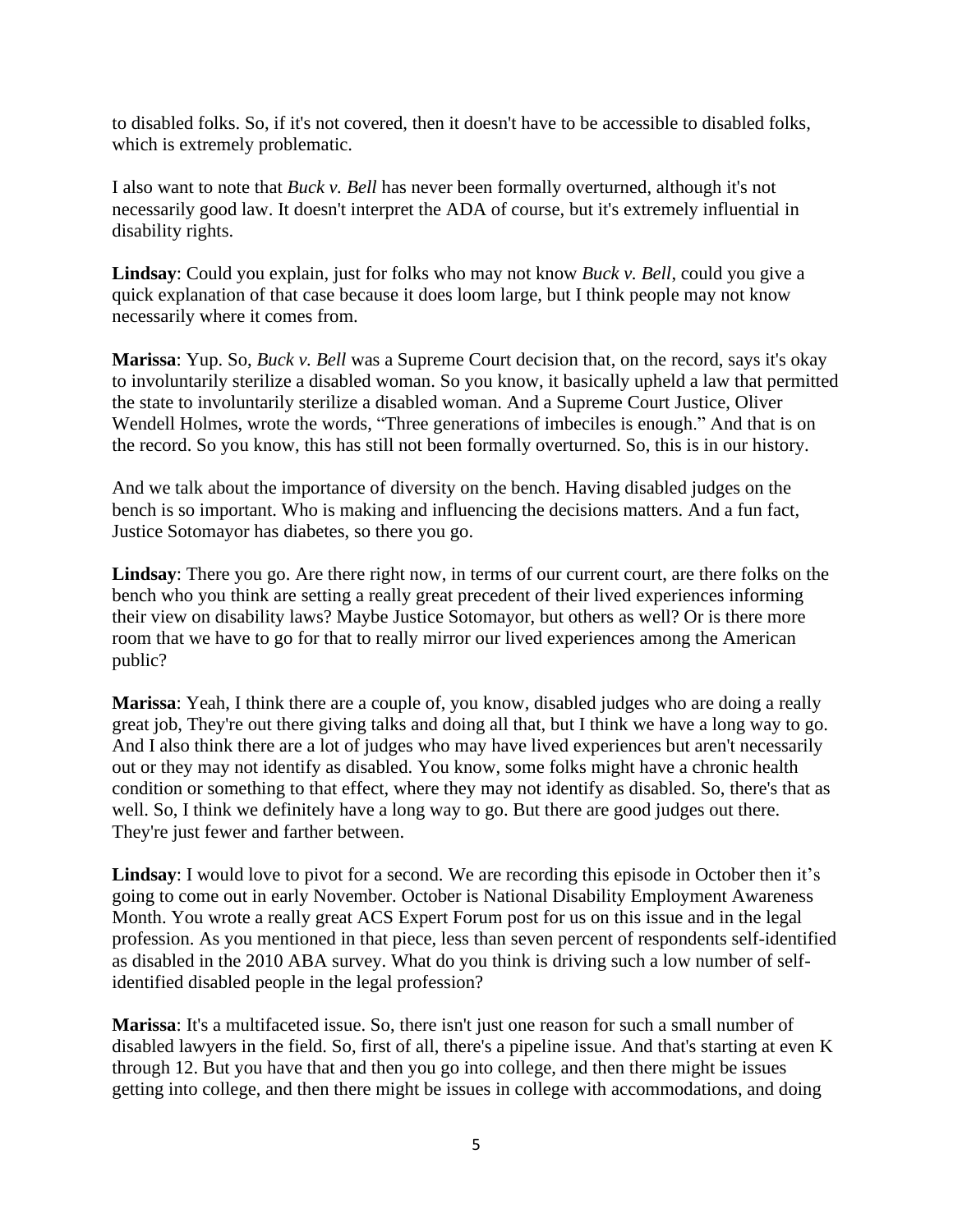well and succeeding in college. And then getting through to law school, and then you have testing barriers with both the LSAT and the bar exam. And then you have barriers within law schools and academia itself. The environment might be one that's not very inviting to disabled law students. You have issues applying to the bar with overbroad character and fitness questions and expenses. You have employment barriers and environments again that are not necessarily super inviting to disabled attorneys. And you have issues with accessing the courts for disabled attorneys, and you have a bunch of other concerns as well.

And the other thing is that it's not just about a lack of disabled folks in the field. There may also be more disabled people in the field than we know, but there are also issues with stigma about disclosing disability. There's also the issue of people not necessarily viewing themselves as disabled, even if they would be protected under the law. Or they could identify as disabled, but, you know, they might have a chronic health condition or not necessarily view themselves as disabled. So, there are all of those kinds of factors that might be playing into those low numbers.

**Lindsay**: Got it. And I used a term that I didn't define so I'm going to do that now. The ABA is the American Bar Association, which leads me to ask who are the groups in the legal profession that are doing this work of trying to create greater opportunities and or eliminating some barriers that you just detailed?

**Marissa**: So, I would say that there are a bunch of organizations that are doing that work. The National Disabled Law Students Association is certainly one of them. And just as full disclosure, I'm one of the leaders of the National Disabled Law Students Association, so you know. Just so you know.

Lindsay: You're allowed to toot that horn. Don't worry about it.

**Marissa**: So there's a little bit of bias there. There's also the National Association for Equity in the Legal Profession that focuses on diploma privilege. There's also the Community Fund for Black Bar Applicants, which focuses on sort of raising money for folks who are trying to take the bar and get admitted to the legal profession.

And those are some of the big organizations that are trying to do this work and trying to really make things better for folks. But there are a lot of diploma privilege orgs trying to do this work. I think there's a lot of great energy, especially from a lot of the recent grads really trying to make things better, and it's really great to see.

**Lindsay**: And one last question on this before I move on to a different area. Could you define diploma privilege because I'm not sure for the non lawyers listening, I'm not sure that they know what that is.

**Marisssa**: Yeah, sure. So, right now, what you have set up is, the way that you become a lawyer is taking the bar exam. And so you take the bar exam, you either pass or fail, and if you pass and everything is good with your character and fitness, they don't find anything sketchy or anything like that, then you can become a lawyer. With diploma privilege, you would not necessarily have to take the bar exam. There might be some other way or some other requirements for you to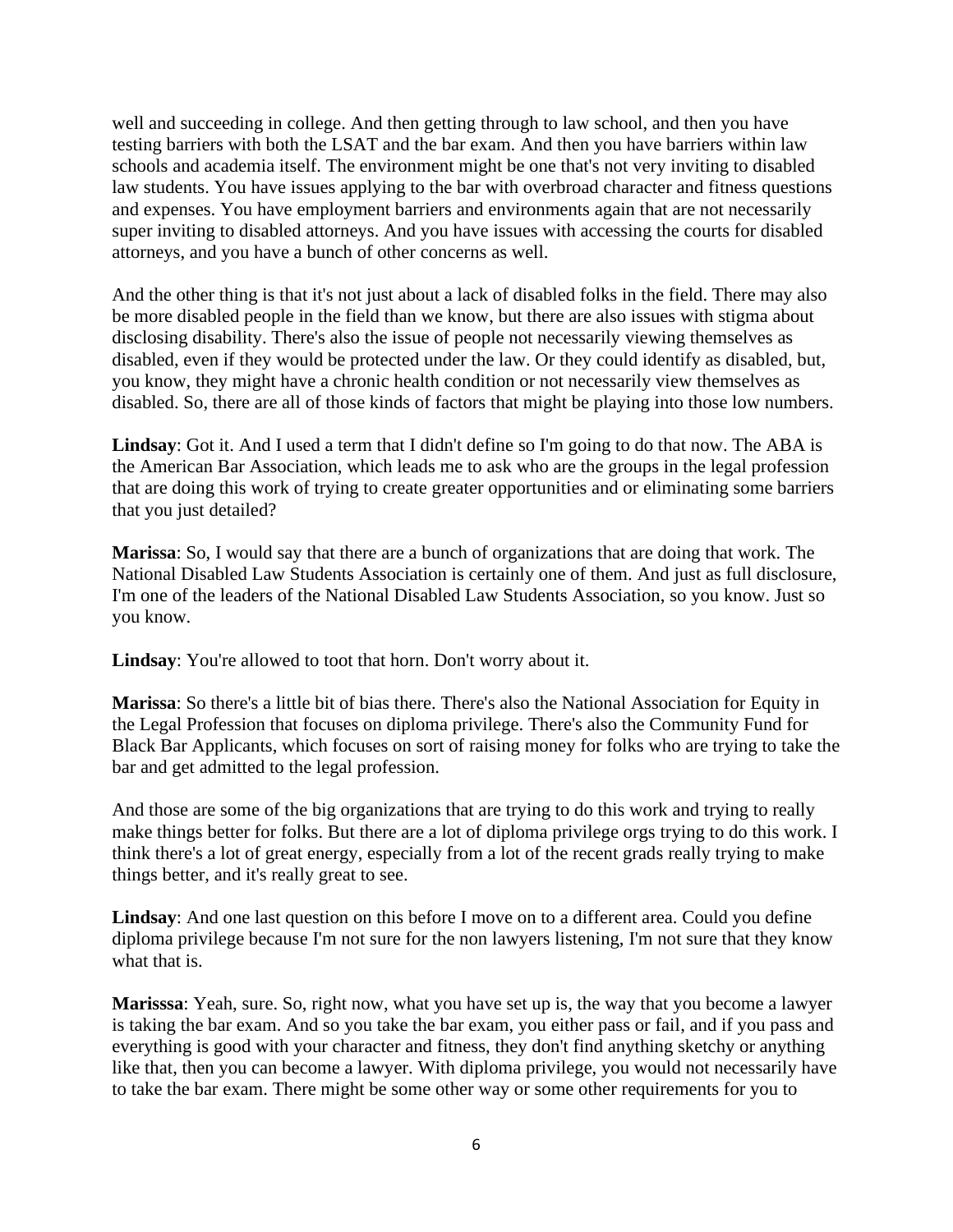become a lawyer, like they might have some sort of class credit requirements, some sort of clinical education requirement, something like that that's an alternative to taking the bar. That would be what diploma privilege might look like. It's just something that's an alternative to taking something like the bar exam.

**Lindsay**: Perfect. Thank you. I would love to turn our attention a bit to a point that you made in a post for us on how disability can often compound marginalization. It is one of those areas of identity that can layer upon themselves to further marginalize someone, which I thought was such a great point. And I would love if you would mind explaining that a bit for those who haven't had a chance to read your piece yet, which we will include in the show notes, so people should, but if you wouldn't mind explaining that a bit and then just how that plays out in real life.

**Marissa**: Sure, so disability is often just one aspect of a person's identity. So, race, gender, gender identity, sexual orientation, ethnicity, and other aspects of identity can all compound to affect a person's experiences. So, a queer black disabled woman will not have the same experiences as a cis white disabled woman, like myself. That woman is likely to experience marginalization based on multiple aspects of her identity, and not just marginalization as a queer person, or a black person, or a disabled person, or a woman. But marginalization based upon all of those aspects of her identity. So, her experience will be unique. Disability simply adds a layer to that experience.

**Lindsay**: I'm wondering if you could speak a little bit to your experience, as both a law student and now a legal professional, and how your identity as a white cis disabled woman has shaped how you approach the law and how you approach your practice.

**Marissa**: Yeah, so, white cis disabled woman, and a young woman of course. And, I have had to sort of continuously advocate for myself and with others. And I think a lot of times women have to struggle to be taken more seriously. And I've definitely felt that as a young woman in my advocacy. Women may sometimes be seen as complaining or over exaggerating, and it's a balance. I think you kind of feel that imposter syndrome. Like am I ready to be doing this work? But you don't really have a choice. You either do the advocacy or you can't get accommodations, and you can't do it, and that's it.

And I'm also, as a white cis person, that informs my work and how I go about it, because it just means that I need to continue to educate myself, listen, and learn from folks with lived experiences. It's extremely important. Because if I don't then I'm not doing it right. So there's that.

And then, in terms of, other experiences as a disabled person, you know, as a law student and a lawyer, I mean, I've had so many, so many different barriers that I've faced. I mean, even from the start of law school, before I even set foot on campus, I had to sort of fight to make sure that I got the accommodations that I needed. My school wasn't initially going to give me the accommodations that I requested, and I had to send a strongly worded letter, stating why I believed that it was my legal right to get those accommodations, and they did back off. They did give me those accommodations eventually. And I used that letter to help other folks. I guided folks going through the process later.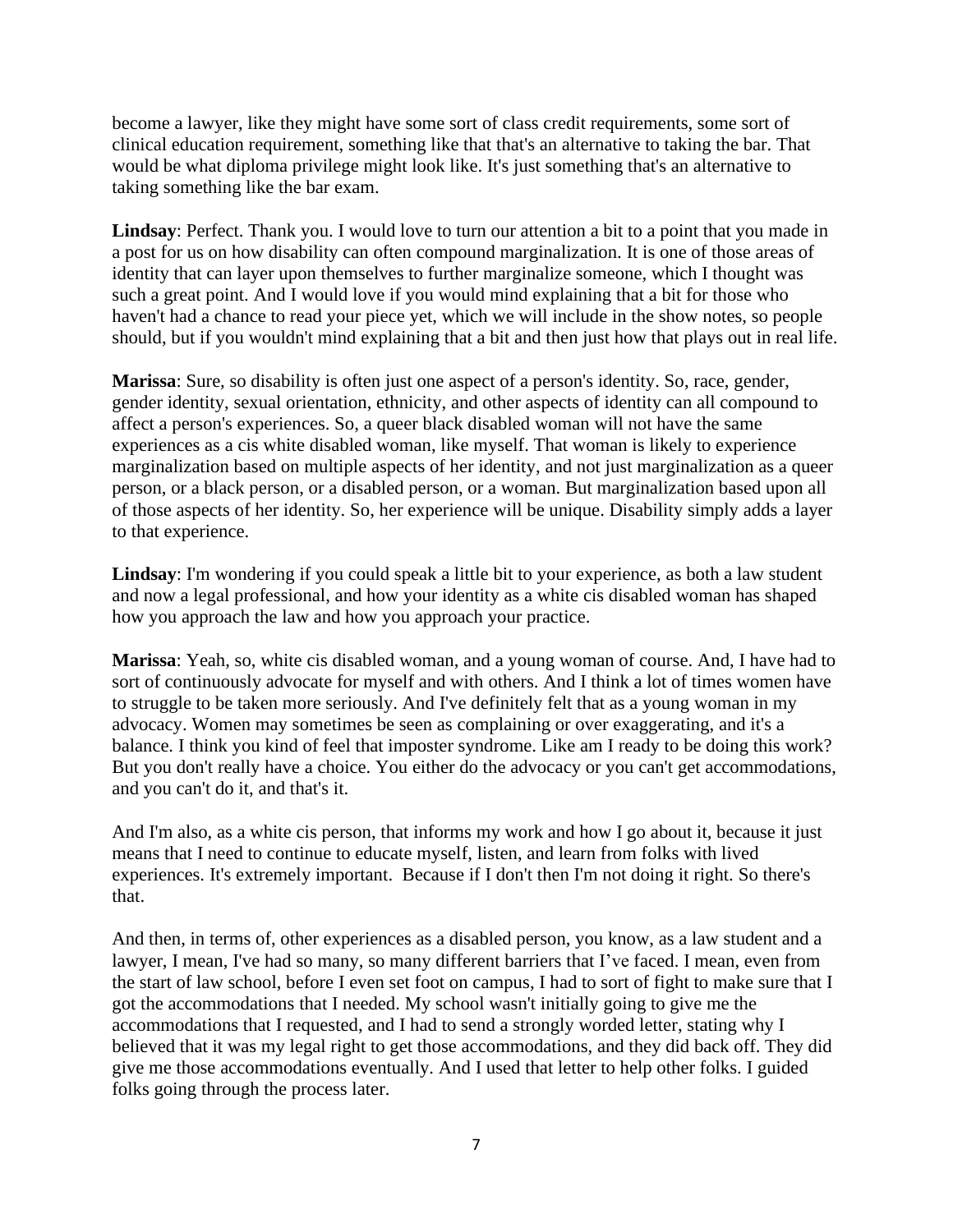And that's when I created the Disability Liaison position at my law school, through the Student Bar Association, which is the student government at my law school. So, I used that to try to help other folks who are going through the same thing and lost in that process, which shouldn't be a thing, but it is a thing.

And, I've talked about issues with the bar exam. Those are things that I experienced as well. I mean, it's a difficult exam, and regardless of how much extra time I got to take that exam, I get that extra time because the exam causes fatigue and pain, and I need dictation. And it was an exhausting, excruciating exam for me to take and having that extra time made that even worse. And so, you know, people talk about how accommodations "level the playing field," and for me, it doesn't even do that much. It just makes it a little bit better for me, but I'm still just trying to do my best. If having a long exam like that, or any exam like that, it just, it's never going to be the same. It's never going to be leveled.

And when court was in person, I couldn't access the court the same way as everyone else. The Court steps, I couldn't go up them, and that was the main entrance to the court. The accessible entrance was an employee entrance, and the only way to get in was with an employee key card. Otherwise you had to wait to be let in, and they just were not consistent about letting people in. And so there were times when I'd be waiting like 20 minutes or whatever to be let into the court. And it was just ridiculous. So, there are things here and there that you have to experience that just remind you that there are things that still need to be sort of worked on and put into focus.

**Lindsay**: Absolutely. The literal courthouse doors being closed feels like quite a metaphor, as well as a reality. I'm wondering if you have thoughts on ways that listeners or others could engage in this process. Oftentimes, certainly within the legal profession, disability law is treated as an insular topic. It's kind of over here to the side. And I'm wondering if you have thoughts on ways that people can bring it off the edges and into the center because, as you mentioned so eloquently earlier, it touches on every aspect of our legal system.

**Marissa**: Yeah, and I think that's a really interesting point because, even my fellowship and the work that I'm doing, I work at a consumer rights organization. Tzedek DC focuses on consumer issues and debt. And I decided to do work that focuses on the ways that disabled folks are disproportionately affected by debt and consumer problems. And so, making sure that you're not seeing disability as just a siloed topic is really important and bringing that expertise into your organization, bringing that lived experience into your organization is so vital no matter what you're doing. It's really important.

So, whatever your organization is, whatever kind of law you're doing, whether you're at a law firm, whether you're at a corporation, whether you're at a nonprofit, whatever you do, hire disabled lawyers. It is so important. Change the environment at your workplace to make sure that it's universally accessible, welcoming, and inclusive for disabled folks. Hire disabled consultants if you need help with that. That's important. But you know, that'll help you if you want to hire disabled lawyers. I think that's really important.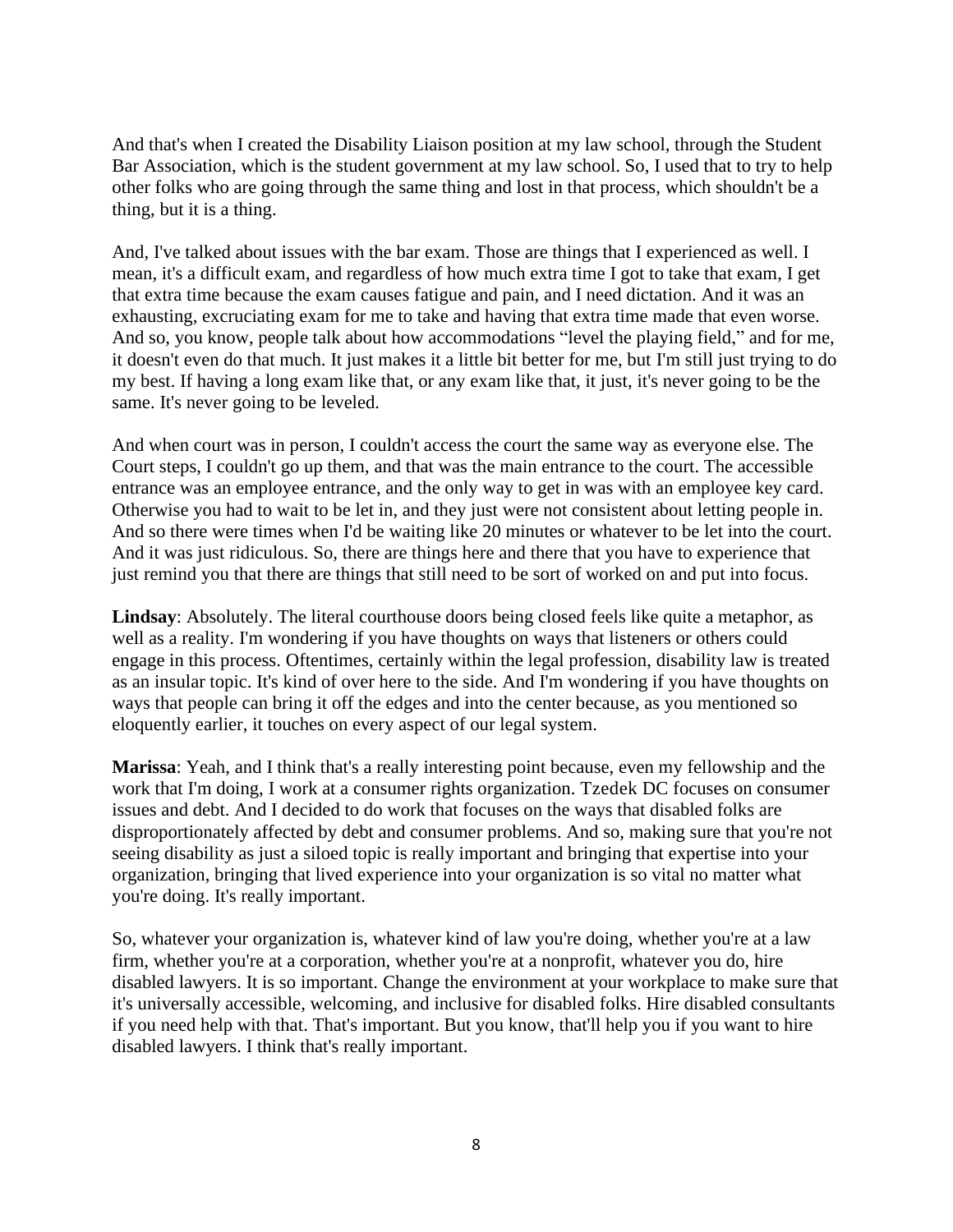And you know, for other things that you want to do. You can advocate for diploma privilege. You can check out the National Disabled Law Students Association and all the important work they do. You can host events on these issues that feature disabled folks. There are all kinds of things that you can do to sort of get involved. You can use your influence as attorneys and alumni to affect change at your alma maters. All kinds of things that you could do to bring about change and to keep the energy and momentum going.

**Lindsay**: And that goes for non lawyers too. We have some folks who are listening who are interested in legal issues but may not be lawyers. Folks in their workplaces or in their communities can certainly dig in on these issues as well, right? It doesn't require a law degree to be an advocate.

**Marissa**: Absolutely, and I think that's even more important, right? You have power in numbers. The more folks who are interested in doing the work the better, and that's just so important.

**Lindsay**: I'm wondering if you wouldn't mind talking for a second about your work and how you have brought your personal perspective into that work and talk a little bit about what specific challenges people with disabilities face when it comes to debt. And explain how disabled people experience consumer protection in a different way?

**Marissa**: Yeah, one of the things that happens is that, if you're a disabled person, you are more likely to be unbanked and underbanked. You're more likely to experience unemployment, or discrimination in employment. You're more likely to be on social security or some sort of fixed income, and that fixed income is not likely to be enough for the cost of living. For example, Supplemental Security Income is like \$794 per month, which is just not enough. And disabled folks may be paid subminimum wages, that's still part of the law. That's the Fair Labor Standards Act. There are some states that have gotten rid of it, but it's very few and far between. So, disabled folks can still make below those subminimum wage in many places.

**Lindsay**: So, I want to take a second, if it's okay, just to highlight that because I don't know that that's a widely known fact. That there are these exceptions for people with disabilities to make below the legal requirement. And I just wanted to highlight that because it's so egregious.

**Marissa**: Yes, it really is. And that's because there's just this assumption that they're less productive, and they basically base it on that, which is ridiculous, because literally anybody at any point could be less productive for any given reason. It doesn't matter. It's just so ableist. Anyway, it's a whole thing. You know, we've tried to amend federal law, and there have been bills that we've tried to push through, but nothing yet.

There are all kinds of reasons why disabled folks disproportionately experience debt. And those are kind of all of them, and there are more as well, but those are kind of the main ones. And then in terms of other consumer problems, I mean, you have issues with scams that disabled folks might experience, issues with signing contracts or predatory lending that disabled folks might be more susceptible to. There's all kinds of things that come up, that we see all the time. And then there's also the issue of discrimination and lending. That is a possibility. And so there are all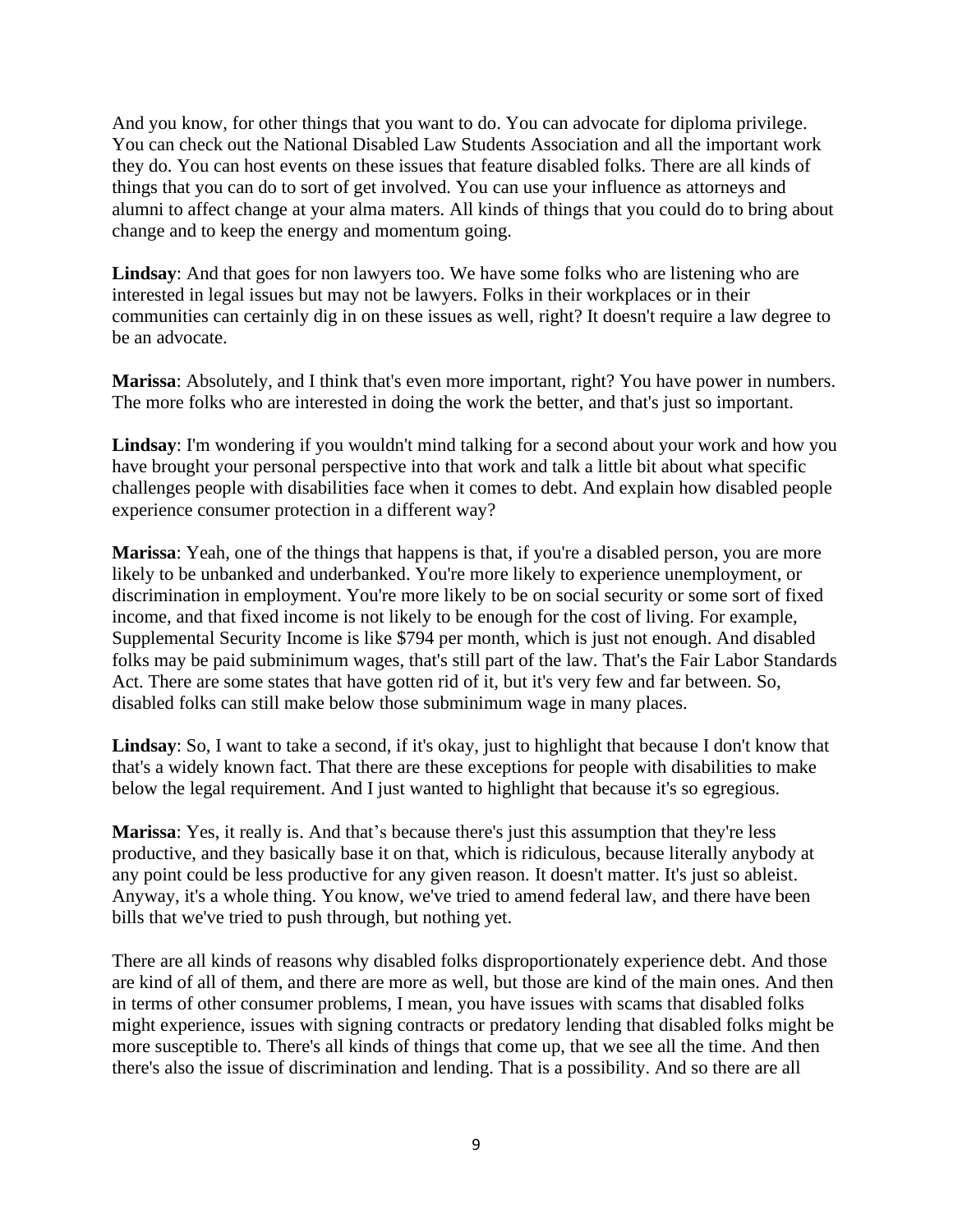kinds of things that might well pop up, and so that's the sort of thing that I work on. And I also deal with social security overpayment issues and those types of things too.

**Lindsay**: Anybody who's had a family member or maybe themselves work through these systems like the social security system, applying for benefits, or navigating that system, knows that it is complicated and time consuming. And so, as you were referencing earlier, if you have a disability, if you have limited time because of your job requirements, these things can compound. So, I just wanted to highlight the work you're doing in bringing the disability rights or justice lens to something like consumer perception, which impacts lots of people, not just disabled people but certainly disabled people. You bring a unique perspective. That can be true with lots of other places, and folks should try to bring that lens to their work.

## **Marissa**: Absolutely.

**Lindsay**: I would love to ask just a couple more closing questions. One is, are there specific things that you think can be done to rework our legal system or even just the legal profession to create greater not only accessibility but inclusion and try to bring folks into the profession?

**Marissa**: So, a couple things. I think, number one, I definitely think that getting rid of the bar exam is a big one. And reworking the way that we license folks is certainly a big one.

**Lindsay**: For non lawyers, the bar exam happens after you've completed three years of law school. It's not like we're just sending people out to be lawyers without any type of training. It comes after three grueling years of law school, right?

**Marissa**: Yeah. And then, you know, obviously, law school itself is not the most accessible either. You have issues with accommodations and accessing them, and you have an environment that is not necessarily the most welcoming for disabled folks. It's a little bit hostile. So, I think it's such, and that's the case for a lot of employment as well. I think there just needs to be such a shift in environment and such a shift in perspective throughout the profession that needs to happen. And I'm hopeful that that's starting. I think there's a lot of chatter, especially with the newer attorneys who are starting to enter. I just don't know how long it's gonna take.

But I just think it's gonna require a big shift in our understanding of what it takes to be a lawyer, what's required, what's healthy. There's just so much that I think people view as necessary or expected that just isn't and shouldn't be, that actually perpetuates ablest notions and not only ablest notions, but with it, racist notions, sexist notions, oppressive notions in other respects that are marginalizing. I think it's going to come time, and I hope it comes sometime soon, but it may take some time. And I just, I don't know if there is one specific way or a few specific ways, I just think it's going to take a really big shift in perspective. I hope that we are going to keep pushing for that shift in perspective. I just don't know how long it will take, or how.

**Lindsay**: I so appreciate your earlier call to action to bring this into their lives and to make sure that folks are taking action in their day to day, in their employment, in their social circles. I think you're right, it's such a huge project that it's going to take us all. It can't just be left to folks organizing in the disability rights community.